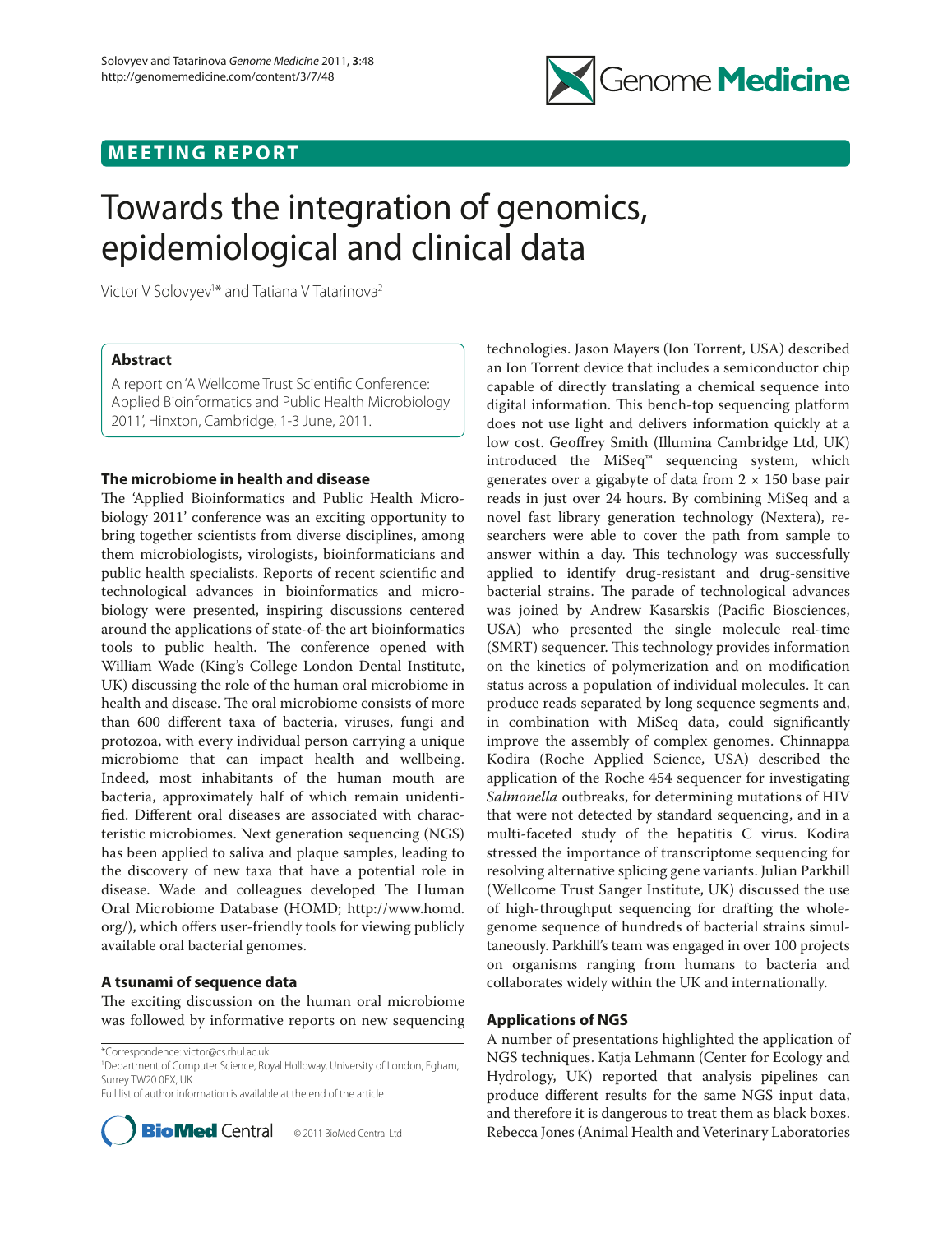Agency, UK) evaluated the annotation accuracy of five popular genome annotation pipelines - RAST, FgenesB, MG/ER, IGS and xBASE - using manual annotations of *Salmonella typhimurium* genomes as a gold standard. She reported that 50 to 80% of bacterial proteins can be identified from NGS data. Keith Jolley (University of Oxford, UK) described the freely accessible Bacterial Isolate Genome Sequence Database (BIGSdb; http:// pubmlst.org/software/database/bigsdb/).

Helena Seth-Smith (Wellcome Trust Sanger Institute, Hinxton, UK) discussed the application of NGS to analyze a major cause of sexually transmitted disease, *Chlamydia trachomatis,* which gave an insight into population structures and the evolution of the bacterium*.* Angela McCann (University College Cork, Ireland) presented an analysis of genetic diversity in *Salmonella enterica*, a pathogen in cattle and poultry disease*,* using paired-end Illumina reads to detect SNPs. The topology inferred from SNP analysis is consistent with epidemiological data and therefore NGS sequencing can be used as a predictive tool at the onset of an outbreak.

Genome sequencing has provided a wealth of information on the genetics and biology of the versatile bacterium *Escherichia coli.* Ulrich Dobrindt (University of Münster, Germany) presented his NGS analysis of *E. coli* population diversity and microevolution. This approach has the potential to improve the typing of pathogenic *E. coli*  variants. Rolf Kaas (Technical University of Denmark, Denmark) compared nucleotide identity amongst 171 *E. coli* strains. Kaas showed that fast- and slow-evolving genes should be treated differently in the development of a dynamic typing method that can be used in different outbreak scenarios.

The hypervirulent bacterium *Clostridium difficile* is the most serious cause of antibiotic-associated diarrhea, frequently resulting from eradication of the normal gut flora by antibiotics. Miao He (Wellcome Trust Sanger Institute, UK) described the application of whole-genome sequencing (WGS) for analysis of genetic variation among a global collection of 370 different strains of *C. difficile*. A combination of genomics data with time/ space and clinical data allows the identification of both long-range transmission events between and within countries and routes of transmission within hospitals. It also makes it possible to differentiate re-lapsing disease and re-infection. This topic was continued by Tim Peto (John Radcliffe Hospital, UK). Peto demonstrated that WGS can provide more information than multi-locus sequence typing (MLST). Brendan Wren (London School of Hygiene & Tropical Medicine, UK) presented a wholegenome comparison of *Campylobacter jejuni*, *Yersinia enterocolitica* and *C. difficile* that can be useful for understanding how bacterial pathogens transmit and evolve. Understanding the mechanism of pathogenicity will ultimately lead to the development of radical interventions to stop the spread of epidemics. Oliver Pybus (Oxford University, UK) stressed that NGS should not be restricted to bacteria by describing its application for RNA viruses, including common human RNA viral pathogens such as HIV, influenza and hepatitis C. He highlighted the importance of the timely development of data analysis methods to take advantage of the exponential growth in available sequence data.

It was especially refreshing to see many excellent presentations from talented early-career female scientists. Rebecca Gladstone (Health Protection Agency, UK) gave a talk on the phenotypic and genotypic diversity of *Streptococcus pneumoniae* isolates seen during the introduction of conjugate vaccines. She emphasized that WGS can uncover relationships between strains that are not detected by other methods (such as MLST). Another remarkable young scientist, Jacqueline Chan (Centre for Systems Biology, UK), outlined the use of high-throughput sequencing to track pathogenic bacterial infections in hospitals and the use of phage therapy as an alternative to antibiotics. Jennifer Gardy (British Columbia Center for Disease Control, Canada) addressed the important issue of analyzing the dynamics of tuberculosis outbreaks. She demonstrated how a combination of epidemiologic data, WGS and social-network analysis can be used to determine the origins and transmission dynamics of the outbreak. Supang Martin (Health Protection Agency, UK) investigated the development and evolution of drug resistance in the *pol* gene of HIV-1 using phylogenetic analysis. She demonstrated the existence of recombination between viruses from different subpopulations, and discussed the complex dynamics in the development of drug resistance in patients undergoing treatments with protease, reverse transcriptase and integrase inhibitors. Pimlapas Leekitcharoenphon (Technical University of Denmark, Denmark) presented an interesting study on genomic variation in core genes of *S. enterica* genomes. The core genes are conserved in most of the subspecies and variation within them is essential for bacterial adaptation.

## **Future perspectives**

The members of the scientific organizing committee initiated an open session in which attendees discussed which bioinformatics tools would be the best in a clinical environment. Participants indicated a strong demand for the organization of adequate data-sharing (of reference genomes and strains, for example), a desire to link relevant data types, and the need to devise standard data generation and analysis protocols. Many errors have been found in GenBank records, and it was advised that researchers should provide indicators of the quality of assembly. As remarked by Nick Loman (University of